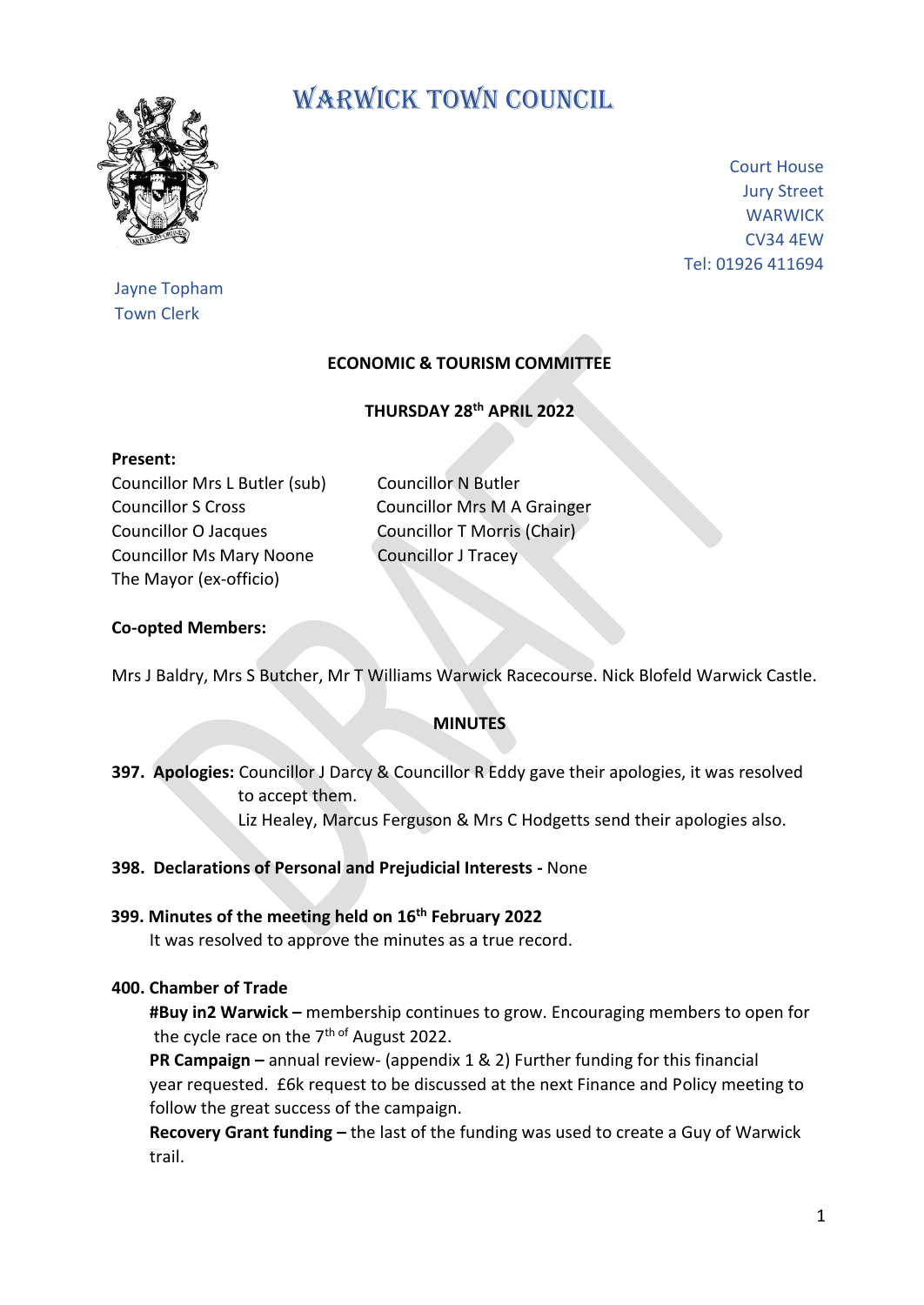- **401. Visitor Information Centre** Manager Mrs L Healey had sent a report (appendix 3) The funding of the display boards will be discussed at a future Finance and Policy meeting. The Mayor will write to Unlocking Warwick and also invite them to the forthcoming Civic Service. A WDC grant for Town Ambassadors is being applied for by the Mayor.
- **402. Wayfinding project and grant –** The Town Clerk advised that a meeting was being held with Whybrow Pedrola next week. They will produce summary documentation which will be reviewed by the working party before being brought back to this committee. CIL monies have been transferred to this financial year**.**
- **403. Warwick Railway Station refurbishment –** The Town Clerk advised that she will be attending a meeting at the station mid-May to review all the works carried out thus far. The railings will not be replaced until the Autumn**.** Banners will be placed over them for the commonwealth games. Clarification will be gained on the process for replacing these railings.
- **404. Carbon Neutral Town Council** Cllr T Morris advised that this working party will fall under Finance and Policy in future.
- **405. Commonwealth games** Cllr N Butler advised the following:

 **Street dressing**: Some changes: Flag poles moved from Banbury Road/Myton Road roundabout to Castle Hill roundabout. Additional poles are being placed in Market Place subject to planning permission. Our contribution is 25% up to a maximum of £10K.  **Cycle route**: contrary to comments from a County Councillor there will be marshalled crossing points throughout the course. A vehicle will follow slower cyclists, then roads will be open. Following a question, regarding the road closures - it was clarified that Myton Road between Banbury Road (A425) and Myton Gardens Road will be closed from 10AM on 3 August to 8PM on 8 August. Access to all residents and businesses on Myton Road will be maintained from Europa Way / Old Warwick Road Roundabout **Queens Baton Relay** – details will be announced on the 11<sup>th of</sup> May 2022. It will not be like the Olympic games but will give photo opportunities.

**406 CIL expenditure** – A further 3 flower baskets, part of WIB, to be placed at the front of Sainsbury's Salisford. Were approved at £800 plus VAT. Contributions to be sought from Sainsbury's next year.

# **407. Co-opted Members to report**

 **Warwick Castle:** International travellers are returning slowly. Planned events and Concerts, with the exception of Ollie Murs, for the summer are going ahead. Easter was mixed with some oversees visitors being seen. Hotel will start to be built at the end of this year along with the change to the car parking. The castle is open for the commonwealth games cycle race on the 7th August 2022.

 **Bed and Breakfasts:** Janet reported that there had been a slow start to the year. Easter holidays were also quiet, a lot of holiday makers heading abroad. Online booking system